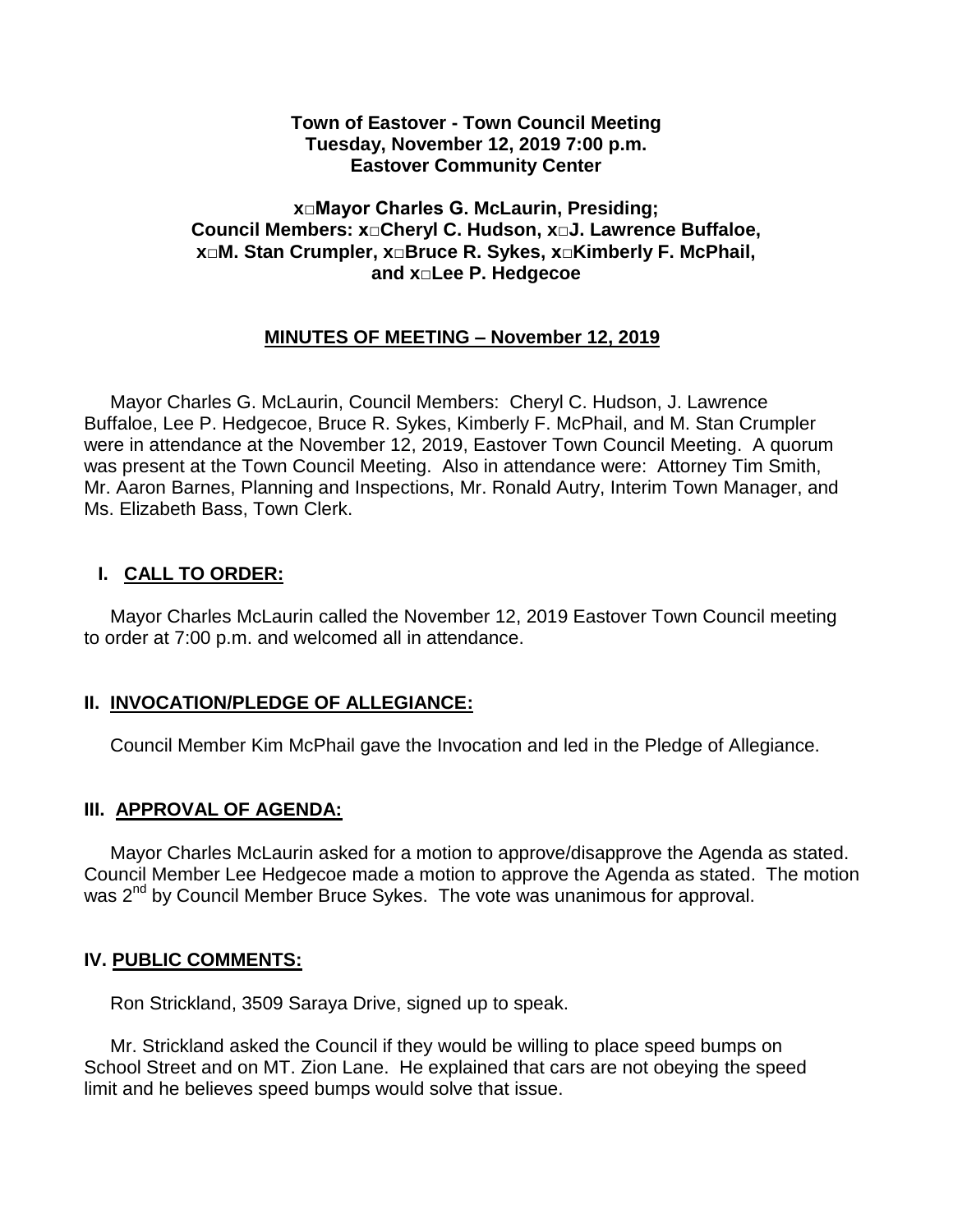Mayor McLaurin stated the Council would look into the issue and see what could be done to help in this matter.

## **V. CONSENT AGENDA:**

## **1. Consider approval of the Minutes for the October 8, 2019 Town Council Meeting.**

## **2. Consider approval of the September, 2019 Financial Reports.**

 Mayor McLaurin asked the Council if they had any questions concerning the Consent Agenda. There were none. Mayor McLaurin asked for a motion to approve/disapprove the Consent Agenda as stated.

 Council Member Bruce Sykes made a motion to approve the Consent Agenda as stated. The motion was  $2^{nd}$  by Council Member Stan Crumpler. The vote was unanimous for approval.

# **VI. DISCUSSION AGENDA:**

## **Agenda Item #1:**

## **Mr. Ashley Porter, Principal, Eastover Central Elementary School**

Mr. Porter thanked the Council for letting him speak. He told the Council that Eastover Central Elementary School has two big events coming up. The first event is their Annual Fall Festival and the second is their Awards Assembly. Mr. Porter stated that invitations would be in the mail for each Council Member.

 Mr. Porter told the Council that the school's enrollment was projected at 390 students and they are currently at 415 students. The enrollment allowed a new kindergarten teacher to be hired as well as a  $4<sup>th</sup>/5<sup>th</sup>$  grade teacher. Mr. Porter thanked the Council for their support.

## **Agenda Item #2:**

### **CASE NO. 19-108. CONSIDERATION OF THE KINLAW V. JACOBS PROPERTY; REQUEST FOR A GROUP DEVELOPMENT REVIEW, COUNTY SUBDIVISION ORDINANCE AND EASTOVER SUPPLEMENTAL AMENDMENTS; ZONING: R6A; TOTAL ACREAGE: 1.16 AC. +\-; LOCATION: 2640 & 3305 BALLPARK ROAD; SUBMITTED BY KINLAW V. JACOBS (OWNER). (EASTOVER)**

Mr. Aaron Barnes stated the developer is requesting approval of a group development review for two existing dwellings located on the property. The developer is required to do the group development since it had never been through the approval process and are now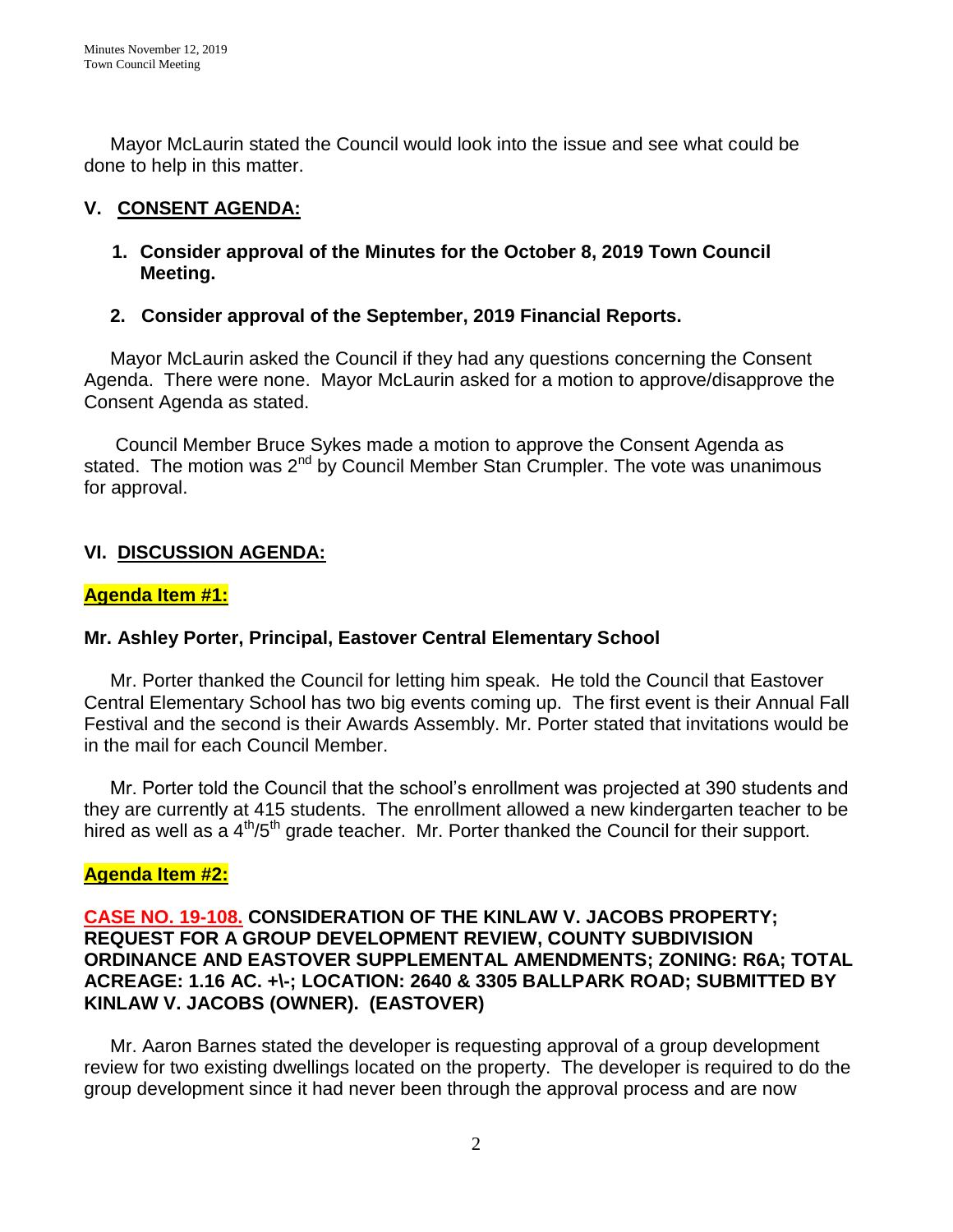requesting to do an addition to the front of the home along Ballpark Road. The property has 150.31 feet of street frontage along Ballpark Road. The existing dwellings are currently served by the Eastover Sanitary District's public water and sewer. Mr. Barnes then showed the Council the group development sketch plan, an aerial photo, and draft conditions of the approval.

 Mayor McLaurin asked the Council if they had any questions. They had none. He then asked for a vote to approve/disapprove Case No. 19-108.

 Council Member Cheryl Hudson made a motion to approve Case No. 19-108 as presented with the stated conditions. Council Member Bruce Sykes 2<sup>nd</sup> the motion. The vote was unanimous for approval.

## **Agenda Item #3:**

### **CASE NO. 19-112. CONSIDERATION OF THE NORMA JUNE GREY PROPERTY; REQUEST FOR A SUBDIVISION REVIEW, COUNTY SUBDIVISION ORDINANCE AND EASTOVER SUPPLEMENTAL AMENDMENTS; ZONING: A1; TOTAL ACREAGE: 7.79 AC. +\-; LOCATION: 2712 BEARD ROAD (SR 1722); SUBMITTED BY NORMA JUNE GREY (OWNER) AND MIKE ADAMS (SURVEYOR). (EASTOVER)**

Mr. Aaron Barnes stated the developer is requesting approval of a subdivision with two proposed lots. Lot 1 has an existing dwelling and sheds located on it and Lot two is vacant land. The developer is required to do the proposed subdivision since the proposed lots were subdivided by deed only but never legally platted as required by the subdivision ordinance. The properties have 592.30 feet of street frontage along SR 1722(Beard Road).

 The proposed lots have the Eastover Sanitary District's (ESD) water system available to the site and any future dwellings or new construction requiring water will be required to connect to the ESD water system. The proposed lots do not have sewer available and any future dwellings or new construction requiring sewer will be required to have County Health Department approval for the septic systems. Mr. Barnes then showed the Council the subdivision sketch plan, aerial photo, and draft conditions of approval.

 Mayor McLaurin asked the Council if they had any questions. They had none. He then asked for a vote to approve/disapprove Case No. 19-112.

 Council Member Bruce Sykes made a motion to approve Case No. 19-112 as presented with the stated conditions. Council Member Lawrence Buffaloe 2<sup>nd</sup> the motion. The vote was unanimous for approval.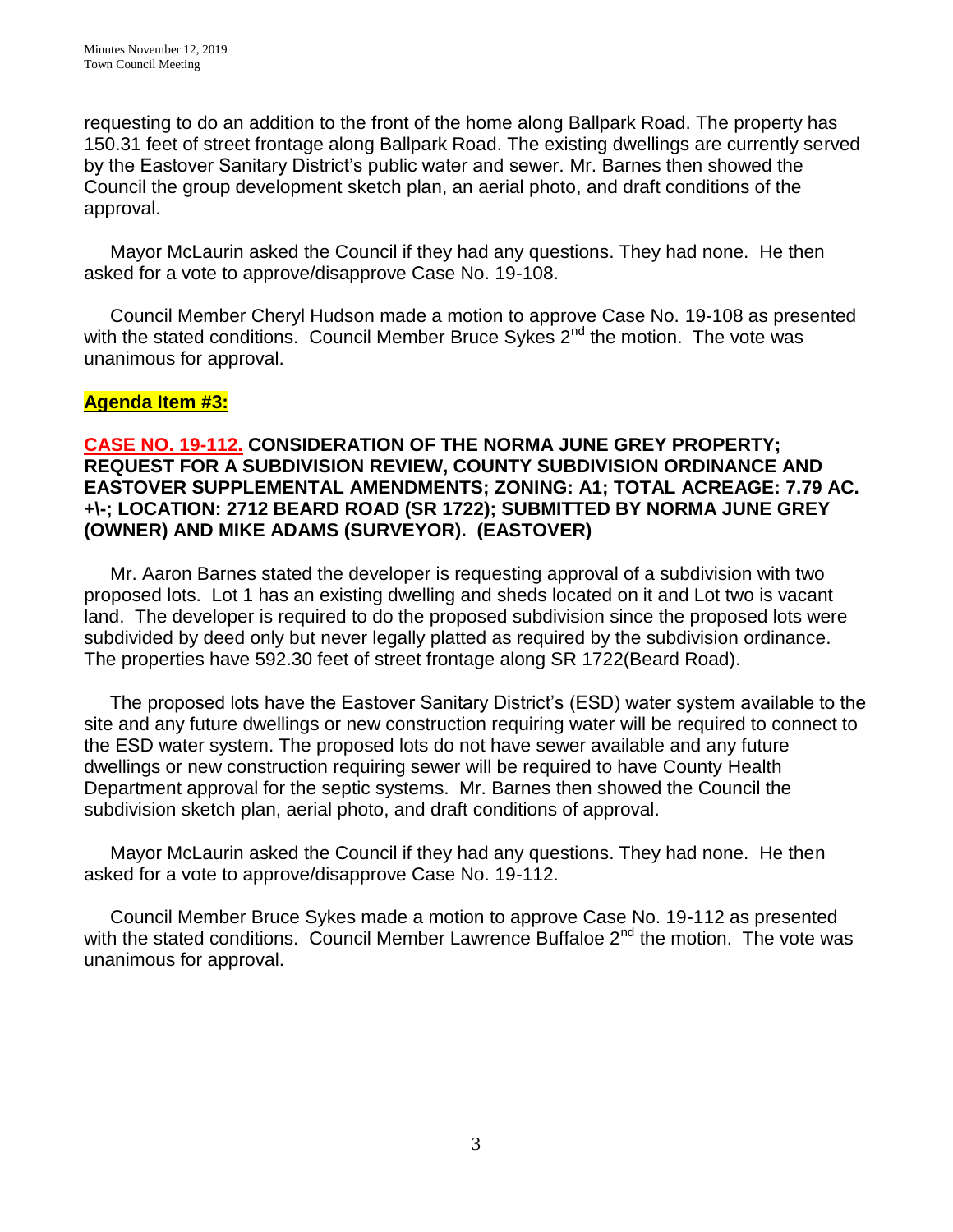#### **Agenda Item #4:**

#### **Budget Amendment #2020-01.**

Mr. Ronald Autry stated this Budget Amendment is to adjust the line items to reflect an increase in travel & schools due to the enrollment of the Town Clerk in classes during the 2020 calendar year. The budget will remain the same.

 Mayor McLaurin asked the Council if they had any questions. They had none. He then asked for a vote to approve/disapprove Budget Amendment #2020-01.

 Council Member Cheryl Hudson made a motion to approve Budget Amendment #2020-01 as presented. Council Member Kim McPhail  $2^{nd}$  the motion. The vote was unanimous for approval.

#### **Agenda Item #5:**

#### **Community Building Signage**

 Mr. Ronald Autry stated that the Eastover Community Building sign is missing and needs to be replaced. He showed the Council a photo of the former sign and photos of a new sign that also has lettering for announcements.

 After a brief discussion Mayor McLaurin asked for a vote to approve/disapprove getting pricing on the sign, with the concrete padding and a light to shine on the sign at night. Council Member Cheryl Hudson made a motion to approve getting pricing on the community building sign, concrete padding, and a light to shine on the sign. Council Member Lee Hedgecoe  $2^{nd}$ the motion. The vote was unanimous for approval.

### **Agenda Item #6:**

### **Investment Opportunities See Exhibit G**

Mr. Autry informed the Council of an investment opportunity. He said that most municipalities have accounts with North Carolina Capital Management Trust. He stated that currently all funds are with BB&T with interest rates as follows:

- BB&T Fund: 0.85%
- Powell Bill: 0.20%
- Capital Reserve: 0.20%

 The North Carolina Capital Management Trust presented a rate of 1.74% that will fluctuate. This will increase investment earnings approximately \$40,000+ annually. Mr. Autry said he recommends the Town of Eastover to invest approximately 71% of funds with NC Capital Management Trust and Approximately 29% of funds with BB&T.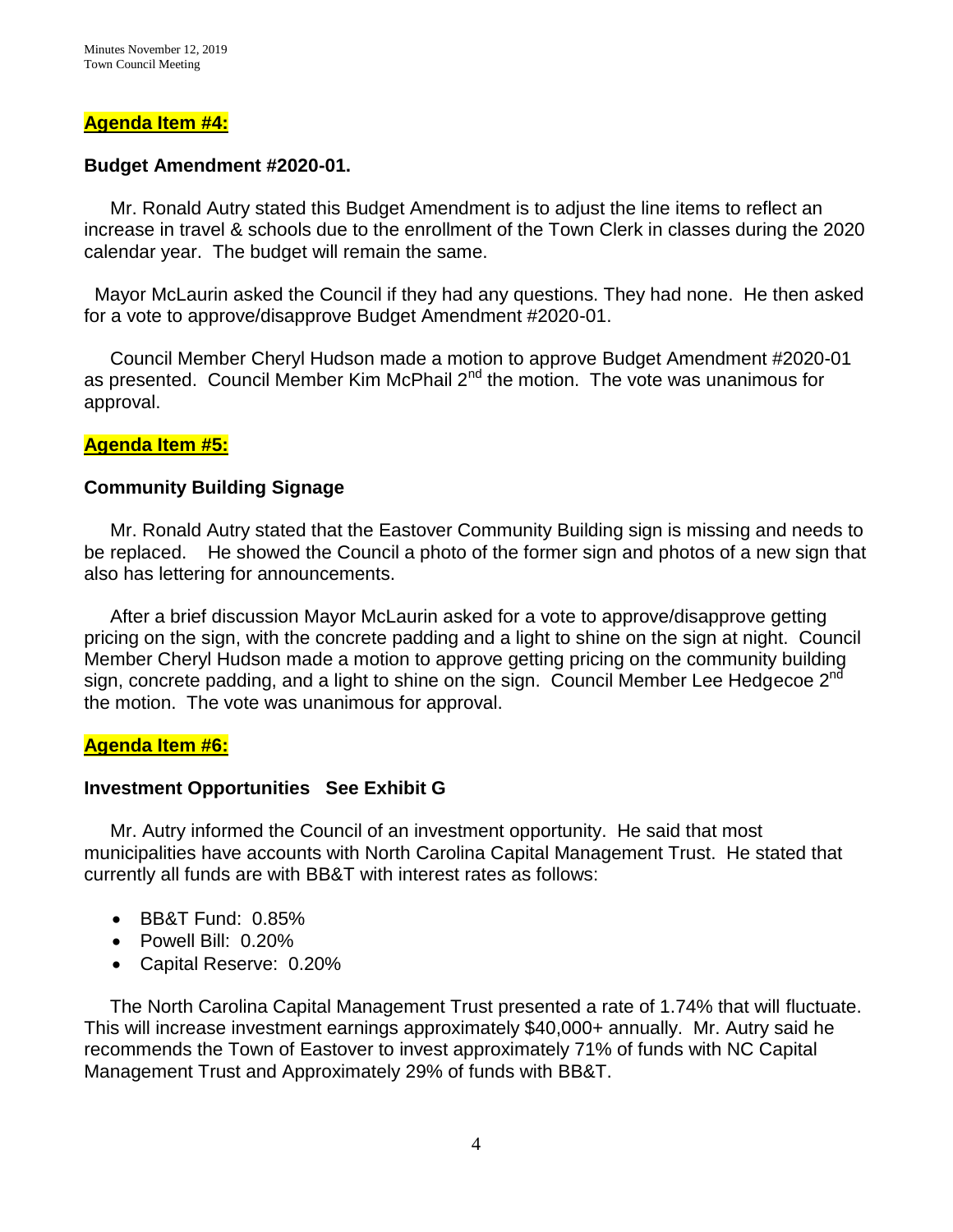After some discussion Mayor McLaurin asked the Council if they had any more questions. They had none. He then asked for a vote to approve/disapprove investing 71% to NC Capital Management Trust and 29% of the funds with BB&T.

 Council Member Lee Hedgecoe made a motion to approve investing 71% to NC Capital Management Trust and 29% of the funds with BB&T. Council Member Cheryl Hudson 2<sup>nd</sup> the motion. The vote was unanimous for approval.

### **Agenda Item #7:**

## **Vape Shop Ordinance**

 Mr. Tim Smith told the Council the Vape Shop Ordinance is a standard Ordinance. He said it specifically states that the vape shops cannot operate in premises that are in or within 100 yards of any church building, or on any property owned or leased to a church, or in or within one (1) mile of any school building, educational building, school grounds, or on any property owned or leased to a public or private school or school board for elementary or secondary education. Mr. Smith said if the ordinance was violated it would be a misdemeanor with \$100 fine a day and could bring criminal and/or civil enforcement.

 Mayor McLaurin asked the Council if they had any questions. They had none. He then asked for a vote to approve/disapprove the Vape Shop Ordinance

 Council Member Lee Hedgecoe made a motion to approve the Vape Shop Ordinance. Council Member Lawrence Buffaloe 2<sup>nd</sup> the motion. The vote was unanimous for approval.

## **Agenda Item #8:**

### **Gun Nuisance Ordinance**

 Mr. Tim Smith stated that he made two Ordinances pertaining to the prior firearms discussions. The first is an Ordinance Regulating Noise. This Ordinance states that the Town of Eastover specifically adopts the Cumberland County Noise Ordinance, i.e. Cumberland County Code, Chapter 9.5, Article II 9.5-21, the entirety of which is incorporated herein by reference.

 Mayor McLaurin asked the Council if they had any questions. They had none. He then asked for a vote to approve/disapprove the Ordinance Regulating Noise. Council Member Cheryl Hudson made a motion to approve the Ordinance Regulating Noise. Council Member Stan Crumpler 2<sup>nd</sup> the motion. The vote was unanimous for approval.

 The second Ordinance is Regulating Firearms. This Ordinance specifically adopts the Cumberland County Firearms Ordinance, Cumberland County Code, Chapter 9.5, Article IX 9.5-100, the entirety of which is incorporated herein by reference.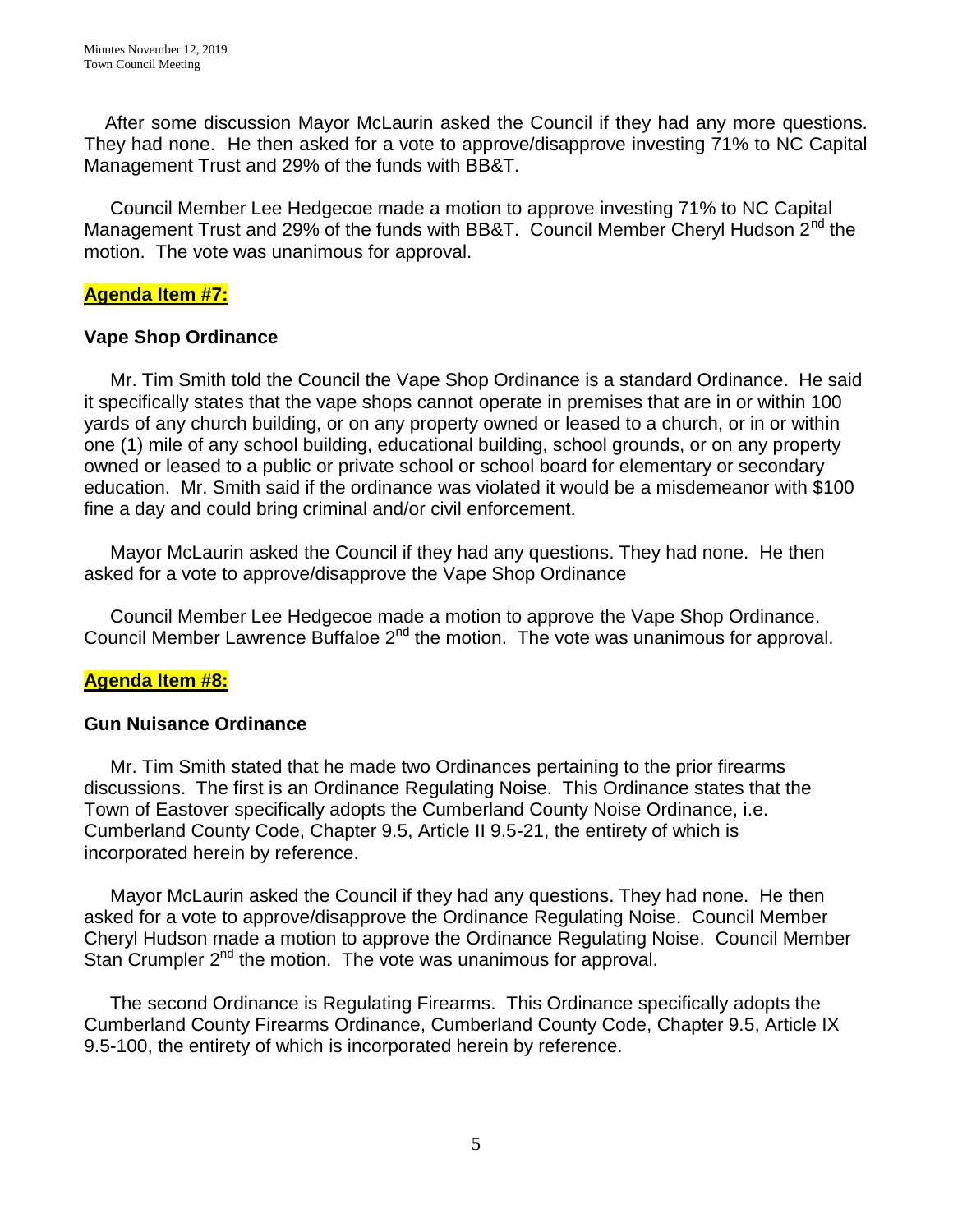Mayor McLaurin asked the Council if they had any questions. They had none. He then asked for a vote to approve/disapprove the Ordinance Regulating Firearms. Council Member Lee Hedgecoe made a motion to approve the Ordinance Regulating Firearms. Council Member Bruce Sykes 2<sup>nd</sup> the motion. The vote was unanimous for approval.

# **VII. RECEIVE MAYOR'S UPDATE:**

- Mayor McLaurin stated that he would like to have a workshop planning session after Christmas.
- Mayor McLaurin congratulated Mr. Brian Pearce, the newly elected Council Member.
- The Eastover Community Watch will start meeting Quarterly: Feb., May, Aug., and Nov. on the second Monday of each month
- Mid Carolina Council of Government had a special meeting. They announced the hiring of a new Director.
- At the Mayors Coalition it was discussed that Rhode's Pond needs to be corrected. They said that Cumberland County Parks and Rec should be taking over soon.

# **VIII. RECEIVE TOWN COUNCIL UPDATE:**

- The Council told Council Member Lee Hedgecoe that it was a pleasure to serve with him. They each let him know what he meant to them and to the Town of Eastover. They let him know he would be greatly missed.
- Council Member Bruce Sykes stated that he would like a consensus from the Council about turning the tennis courts into pickle ball courts. He said this is a new game that is becoming popular. The Town of Wade has tennis courts and they are hardly ever used. The Council asked Council Member Sykes to continue to look into this and go ahead and change the courts to pickle ball.
- Council Member Stan Crumpler stated that the draft for the Hwy 13 Node should be completed this week or next.
- Mr. Aaron Barnes will be taking a leave of absence and joining the Reserves. Jaime Walters will be filling in for him until he returns.

## **IX. RECEIVE TOWN MANAGER'S UPDATE:**

 Mr. Ronnie Autry stated that he had met with Mr. Crawford from Crawford Designs. He said they are working on the application for the Ballpark Grant. Mr. Autry stated